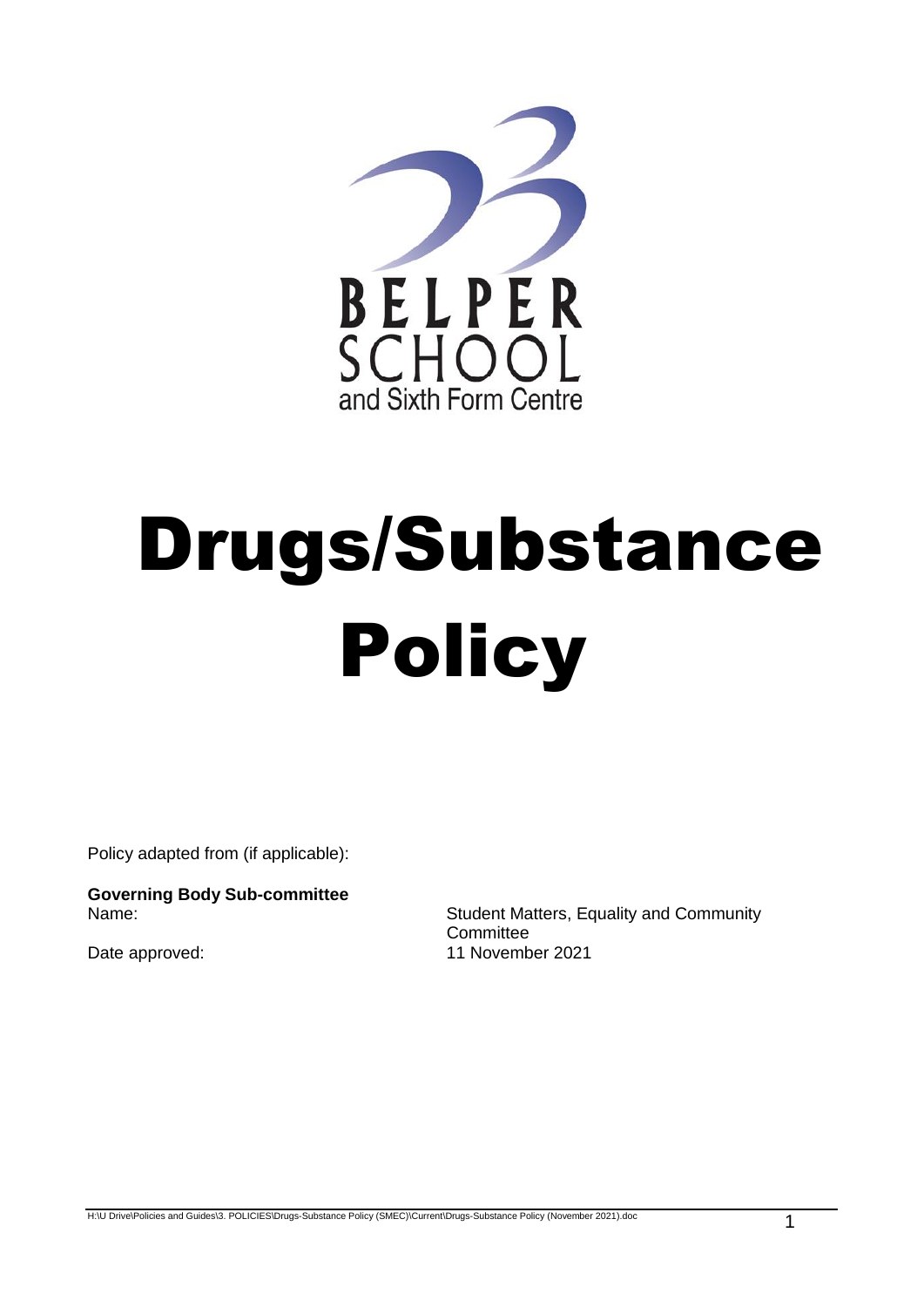

### **Introduction**

Belper School is situated in a small town on the edge of the Peak District. Its semi-rural setting cannot hide the fact that a number of large cities are within easy reach. As such, Belper is part of the larger environment and like many other similar areas; the trade in illegal substances is regrettably an aspect of the town's local environment. It would be irresponsible of Belper School not to be aware of the threat and danger that the availability of illegal drugs poses to its community. Of equal concern is the impact and effect of socially acceptable drugs like tobacco, vapes and alcohol; Whilst psychoactive substances are in the public eye less frequently we will continue to include them in this policy. Within this context the school's drugs policy has been formulated.

#### **Aims**

- To support the school in the process of maintaining the safety and wellbeing of students, staff and visitors
- To clarify legal responsibilities, entitlements and obligations
- To support all members of the school community by providing clear guidance on drug and substance related issues, ensuring clarity and consistency
- To identify the school's response to an incident
- To support a whole-school approach to drugs education as part of the wider school curriculum
- To ensure that Belper School is free from illegal drugs (and solvents)
- To educate students on the effects of drugs (and solvents) on the mind and body
- To provide opportunities for students to practice the personal and social skills and the strategies needed to deal safely with situations involving drugs
- To promote the individual's self-confidence, self-esteem and self-worth
- To explain the legal situation with regard to the use and misuse of drugs
- To enable young people to identify sources of appropriate personal support
- To ensure that cigarette smoking and vaping is not tolerated at the school
- To educate students as to the immediate dangers of smoking and vaping
- To encourage those students who do smoke or vape to break free from the habit

#### **An Inclusive Definition of 'Drugs'**

Belper School defines a drug as a substance which, when taken into the body, affects the way we feel, the way we perceive things and the way our body works. This definition is inclusive of both illegal drugs and legal substances like alcohol, tobacco, vapes, solvents and medicines.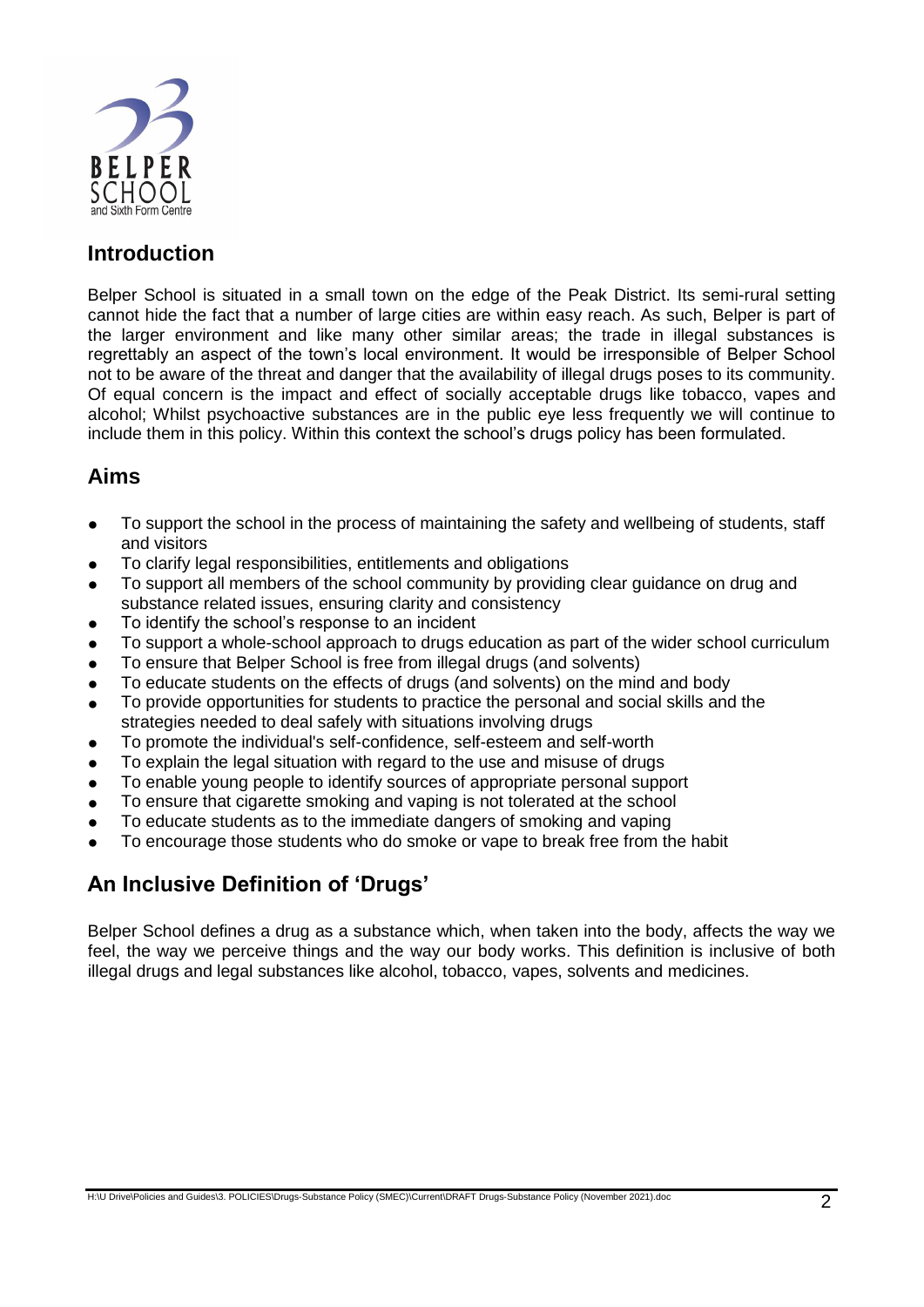

## **A Definition of 'Being under the School's Authority'**

Being under the school's authority means:

- Throughout the school day, whether on or off the school premises
- Whenever the student is involved in an activity organised by the school
- When the student is on the way to, or returning from, the school

This policy also covers the use of the school premises and grounds by students beyond the school day. It also covers the possession of illegal drugs by parents, carers and visitors to the school premises and grounds during the school day.

#### **Drug Related Incidents:**

This kind of incident will involve one of the below substances:

Illegal drugs (including solvents): Under the Misuses of Drugs Act 1971, it is generally illegal to possess or supply a drug covered by the Act, unless authorised (e.g. possessing drugs prescribed for personal medical use). Solvents are dangerous substances as well. Under the Intoxicating Substances (Supply) Act 1965, it is illegal for anyone to supply or offer to supply a substance if they know or believe that the substance being supplied will be inhaled by a person under 18 for the purpose of intoxication. Paradoxically it is not actually an offence to inhale solvents for the purpose of intoxication. However, the police are normally able to deal with such persons under public order provisions. Any student involved with illegal drugs when under the school's authority will face a suspension from school. Each case will be looked at under its individual circumstances and sanctions will be applied accordingly. It is possible that the exclusion will be permanent.

If a student is found to be supplying illegal drugs to others whilst under the school's authority, then the incident will be thoroughly investigated and it is almost certain that the student will be permanently excluded.

Parents and visitors under the apparent effects of drugs will be asked to leave the premises and return at a later date for the safety of the whole school.

**Alcohol:** Alcohol is a depressant drug, particularly when taken in large quantities. Even at low levels, the potential for serious accidents arises. The Licensing Act of 1964 makes it generally illegal for alcohol to be sold to anyone under the age of 18, or for a person under 18 to buy alcohol. Drinking, or being in possession of alcohol is prohibited when under the authority of the school

Students are not allowed to bring alcohol onto the school premises. Any students who bring alcohol into the school's authority, consume alcohol or are under the influence of alcohol will face the risk of a suspension from school. In some cases, permanent exclusion will be considered.

H:\U Drive\Policies and Guides\3. POLICIES\Drugs-Substance Policy (SMEC)\Current\DRAFT Drugs-Substance Policy (November 2021).doc 3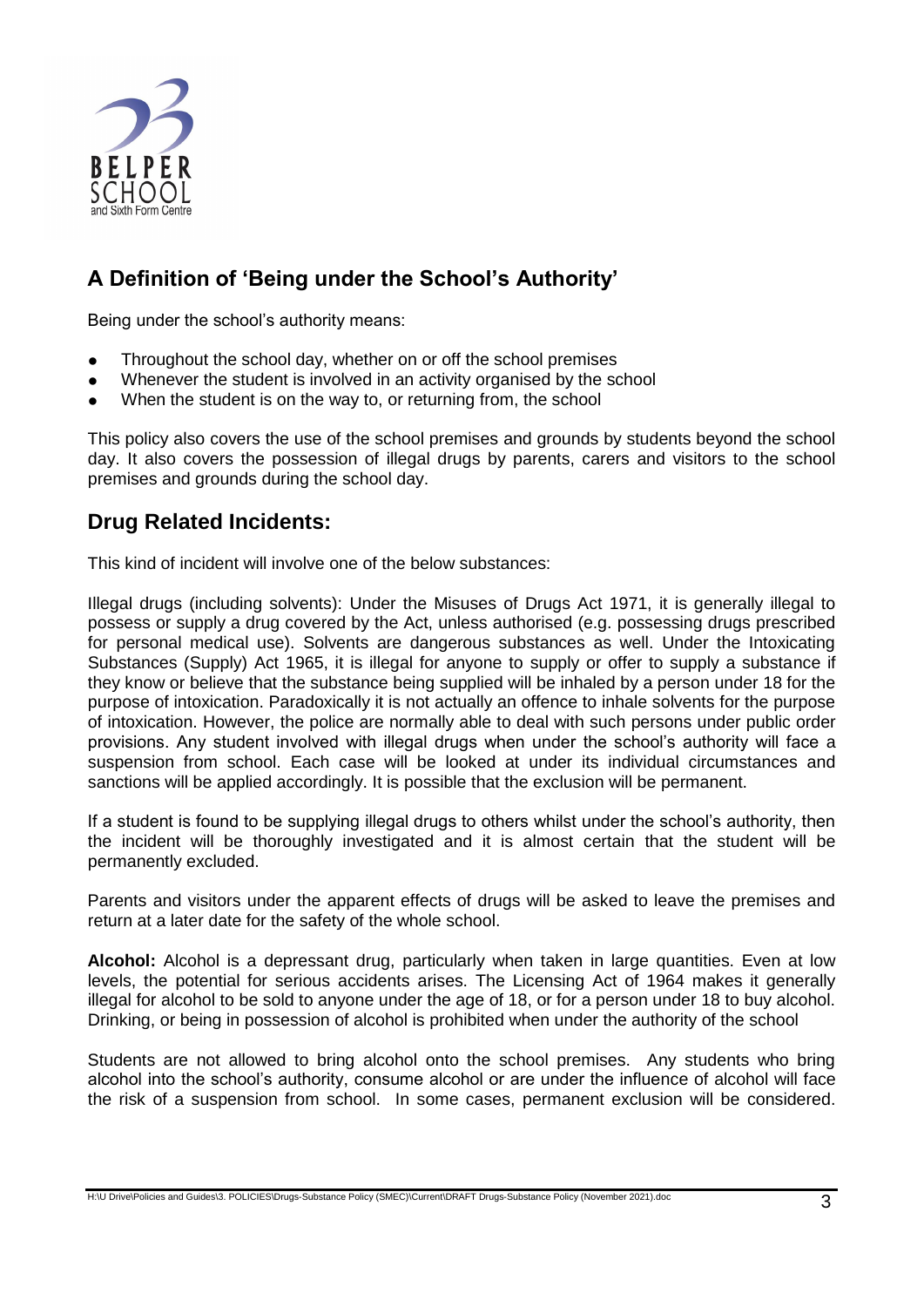

Parents and visitors under the effects of alcohol will be asked to leave the premises and return at a later date for the safety of the whole school.

**Tobacco and vaping liquid:** Smoking is the single most preventable cause of premature death and ill-health in our society. The school policy on smoking aims to give students the message that the habit creates health problems for smokers and non-smokers alike, that non-smoking represents the norm in society and that it receives support from the school and staff. Recent legislation has made it an offence for children younger than 18 years to be sold tobacco products.

Smoking, or being in possession of cigarettes or tobacco, is prohibited when a student is under the school's authority. Any students who contravene this will be sanctioned against and may face time in the Reflection Room. We would also include 'vaping' paraphernalia in this category as nicotine is a drug and will be treated in the same way as smoking tobacco.

**Psychoactive Substances**. These are substances that can affect a person in the way a drug would. They are covered under the Psychoactive substance act 2016 where it makes it clear that it is an offence to produce, supply, offer to supply, possess with intent to supply, possess on custodial premises, import or export psychoactive substances; that is, any substance intended for human consumption that is capable of producing a psychoactive effect

The use of these substances on the school premises will be seen as prejudicial to the good order of the school. Substances that fit the above definition of a drug, but may not be illegal and have not been prescribed by a medical professional, are prohibited from the school premises and grounds when under the authority of the school. A student found to be under the influence of such substances will be seen as a health and safety risk and will be treated accordingly. It is quite likely that the student will receive a strong sanction (suspension or time in the Reflection Room) as they will knowingly have flouted this policy. A student found supplying such substances to others will be sanctioned more strongly and there is a possibility that they may be permanently excluded depending on the gravity of the circumstances.

**Prescribed medication**: The school has a policy/procedure for the administration of prescribed medicines that must be followed for everyone's safety. Our practice is in line with national and local guidance.

However, it is still possible that where a student does not follow the procedure for the administration of prescribed medicines, incidents may still occur; this can also be the case in relation to non-prescription painkillers e.g. paracetamol. If a student contravenes the procedure, there will be an investigation and the student may face sanctions including time in the Reflection Room and/or suspension.

#### **The Drug Related Incident**

A drug related incident may include any of the following when being under the school's authority:

- A student who is suspected of being under the influence of a drug
- Finding drugs, or related paraphernalia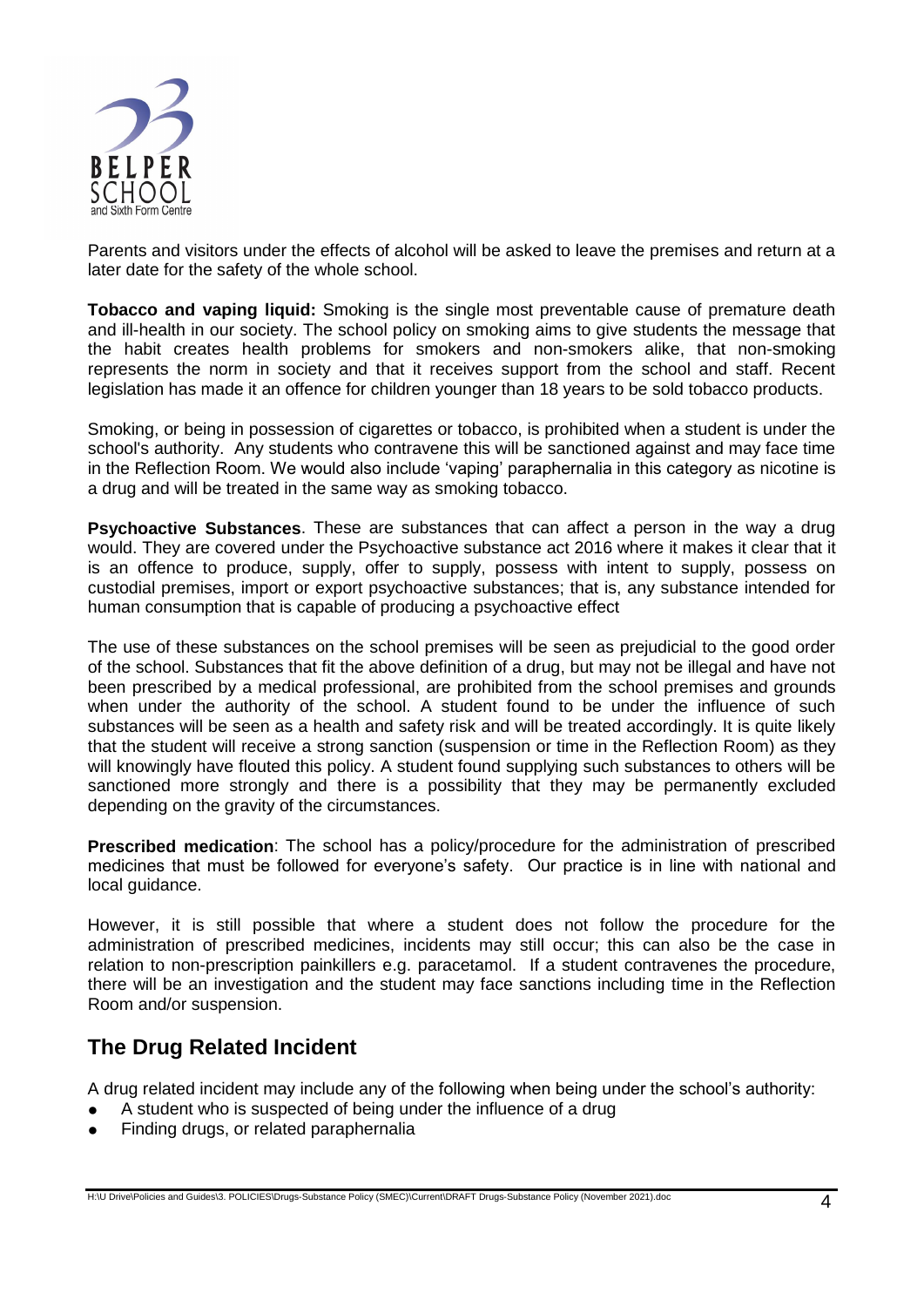

- Possession of drugs by an individual
- Use of drugs by an individual
- Supply of drugs
- Individuals disclosing information about their drug use
- Rumours of drug possession supply or drug use
- Reports of drug possession supply or drug use

#### **Guiding principles**

Any incidents will be dealt with after making an assessment of the situation and will be dealt with at the appropriate level depending on the nature of the incident and the drug. Appropriate support will be offered to those with substance misuse problems. The school will always seek to respond appropriately to each individual case by selecting from a range of possible responses, that which is most appropriate.

#### **Procedures**

Medical emergencies: If an individual is unconscious, is having trouble breathing, is seriously confused or disorientated, has taken a harmful toxic substance or is otherwise at immediate risk of immediate harm medical help will be sought and first aid given if required. The priority will be the student's safety.

**Individuals in possession of drugs**: If any student or adult on school premises is found in possession of an unauthorised drug it will be confiscated. If the drug is suspected to be illegal, the school will contact the police and immediately hand over the drug. A member of the Senior leadership team, pastoral support team or safeguarding team may search a student's bag or locker where they have reasonable cause to believe that it may contain unlawful items, including illegal drugs. Where students are suspected of concealing drugs then they will be encouraged to produce these voluntarily, otherwise the police may be called to deal with the situation

If the substance cannot be legally destroyed or disposed of it will be handed to the police as soon as possible and not stored for any longer than is necessary. Talking with an individual about a drug related incident will have as its purpose to confirm or reject suspicions or allegations, rather than to conduct a wider investigation. Parents of students will be informed and other professionals from the LA, Multi-Agency Team, Police, School Health Service, Social Service be informed or consulted as appropriate.

A member of staff in possession of suspected illegal drugs will be dealt with under the broad outlines of this policy, and any relevant internal discipline policy and national policy. This matter will be dealt with by the Senior leadership team.

**Support for students**: Following actions to preserve immediate safety, the health and emotional needs of students will be considered. Support is available through the pastoral system to ensure a caring response to students in distress. Interventions will be considered if the school feels a student is showing signs which indicate particular risks of, or from, involvement with drugs, whether

H:\U Drive\Policies and Guides\3. POLICIES\Drugs-Substance Policy (SMEC)\Current\DRAFT Drugs-Substance Policy (November 2021).doc 5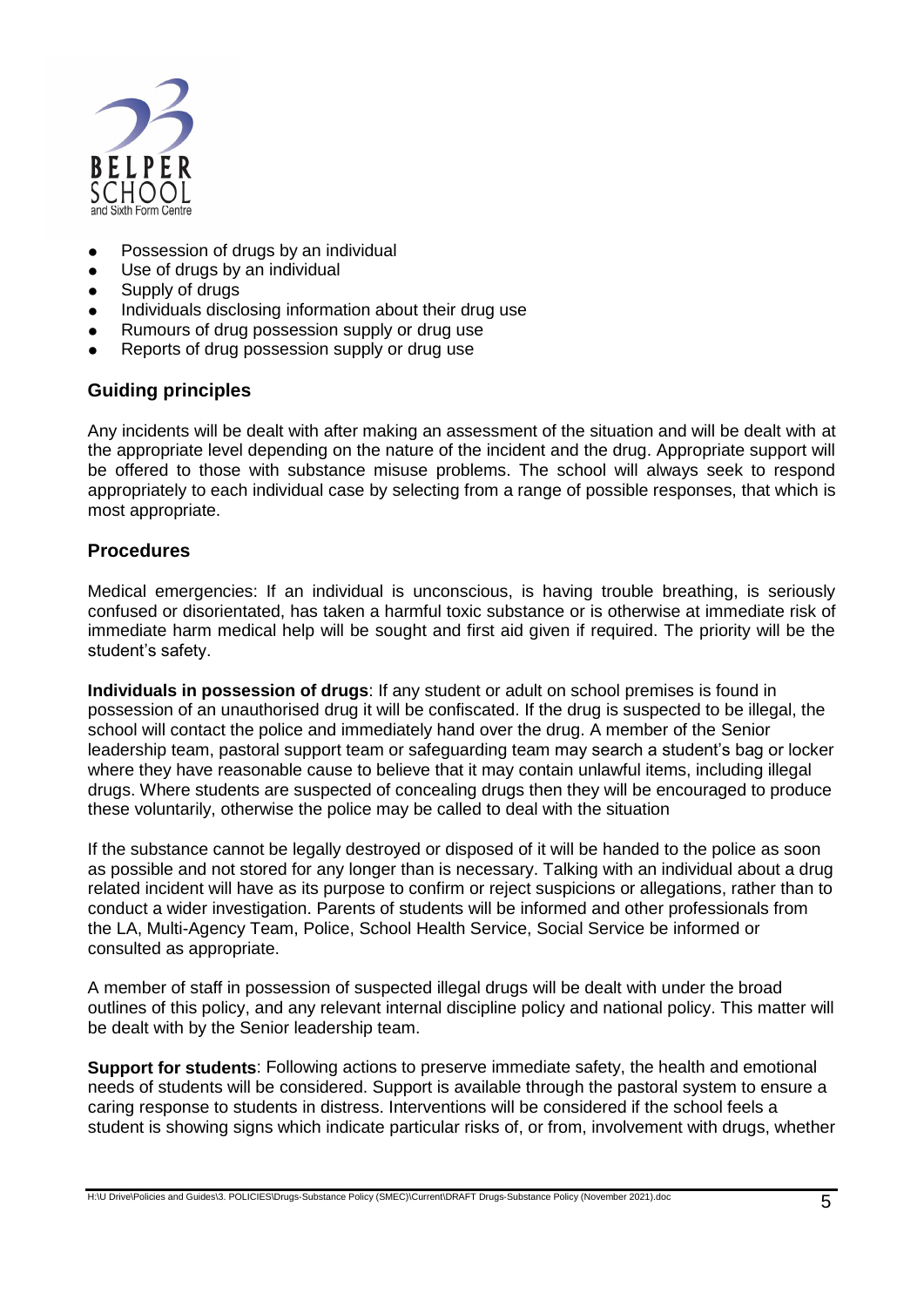

their own or that of their parent or carer. Such interventions may include consultation and subsequent referral.

**Recording**: All incidents will be recorded. Forms will be stored securely in the student's file.

**Confidentiality**: Complete secrecy can never be promised to a student, though information given in confidence will only be disclosed to anyone else in the interests of child protection. If a student discloses that they are using a drug without medical authorisation, action will be taken to ensure that the student comes to no serious harm if this is considered a significant risk. Staff have a commitment to inform the student in advance of any disclosure of information to others and if possible enable the student to be involved in the process. Staff are committed to protect a young person's anonymity where their disclosure may implicate others. Regarding disclosures, staff need to carefully define and communicate the boundaries of confidentiality offered.

#### **Staff training and support**

We recognise the need for staff to receive appropriate training to support their work in delivering the school programme of drug education and dealing appropriately with incidents should they arise. The CPD Co-ordinator, will organise training related to the identified needs of staff as required. This training also includes an understanding of County Lines and child exploitation.

#### **Drug Education**

**Context**: We will provide all students with drug education as an integral part of our Personal, Social and Health Education (PSHE) and programme.

**Ethos**: Drug education in our school aims to enable students to make healthy informed choices by increasing their knowledge, exploring a range of attitudes towards drug use and developing and practising decision making skills. The programme we follow will be based on national and local guidelines for good practice and will be appropriate to the age and experience of our students. It will outline the school stance on drugs. The programme will include the risks associated with becoming involved with County Lines activity.

**Content and delivery**: Teaching will be based on an understanding that a variety of approaches should be used in order to meet the differing needs of our students whilst still containing appropriate age-related content.

**Use of visitors and outside speakers**: We use visitors to support our planned teacher lead programme of education, in line with national and local guidance. The class teacher is always present when visitors are working with our students.

H:\U Drive\Policies and Guides\3. POLICIES\Drugs-Substance Policy (SMEC)\Current\DRAFT Drugs-Substance Policy (November 2021).doc 6